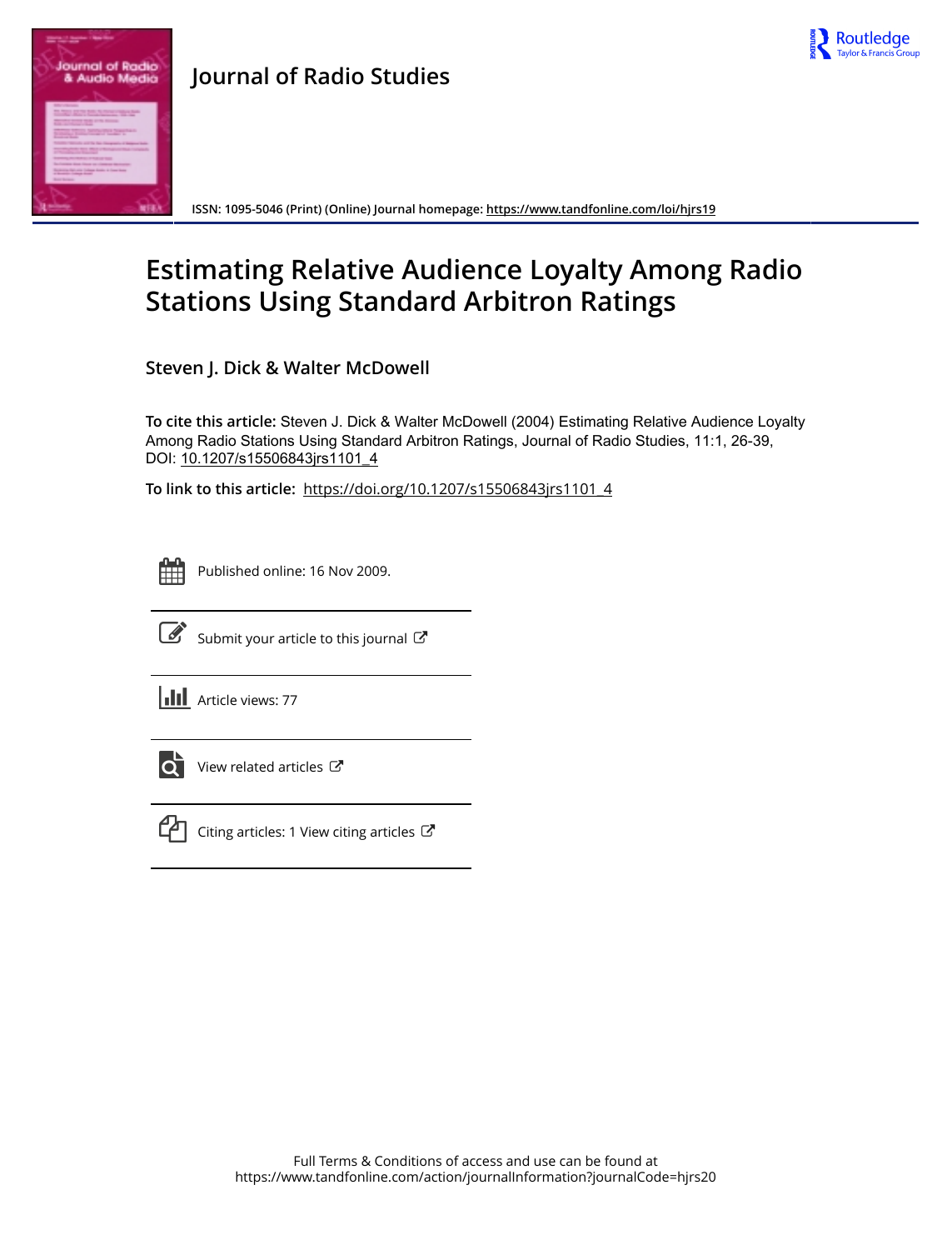## **Estimating Relative Audience Loyalty Among Radio Stations Using Standard Arbitron Ratings**

### **Steven J. Dick and Walter McDowell**

*This article provides a practical means for estimating the relative degree of listener loyalty among radio stations using standard Arbitron ratings information. Although not a direct measure of audience behavior, the combined indexes of a station's overall performance (a) exclusive cume, (b) cume duplication, (c) turnover ratio, and (d) listening location does offer persuasive circumstantial evidence of loyalty that can be applied to media buying strategies.* 

Radio stations offer programming in an increasingly competitive environment. Audience size (and thus advertising revenue) can be based on either a total cume audience or an average quarter hour. However, both measures miss an important mark-listener loyalty. To date, there is no direct standardized measure of listener loyalty but there are ways to acquire sufficient circumstantial evidence to make some reasonable conclusions about a station's audience retention and stability over time. The purpose of this article is to propose a practical means of estimating the relative degree of loyalty as measured through station switching behavior. The goal was to use data already available to most radio managers-Arbitron ratings. Researchers chose specific ratings components that tend to be sensitive to station switching; including indexed measures of *exclusive cume, cume duplication, turnover ratio,* and *listening location.* After presenting the conceptual and statistical rationales for this measuring instrument, we offer a hypothetical example of how an advertiser or radio account executive can introduce this measure into pricing negotiations. A person should be able to calculate the loyalty index in less than an hour using common spreadsheet software such as Microsoft Excel.

*Steven J. Dick (Ph.D., Michigan State, 1993) is an assistant professor of Radio of Radio-Television at Southern Illinois University Carbondale. His research interests include new media policy and management.* 

*Walter McDowell (Ph.D., University of Florida, 1998) is an assistant professor of Mass Communication at the University of Miami in Coral Gables, Florida. His research interests include media brand management and audience research.*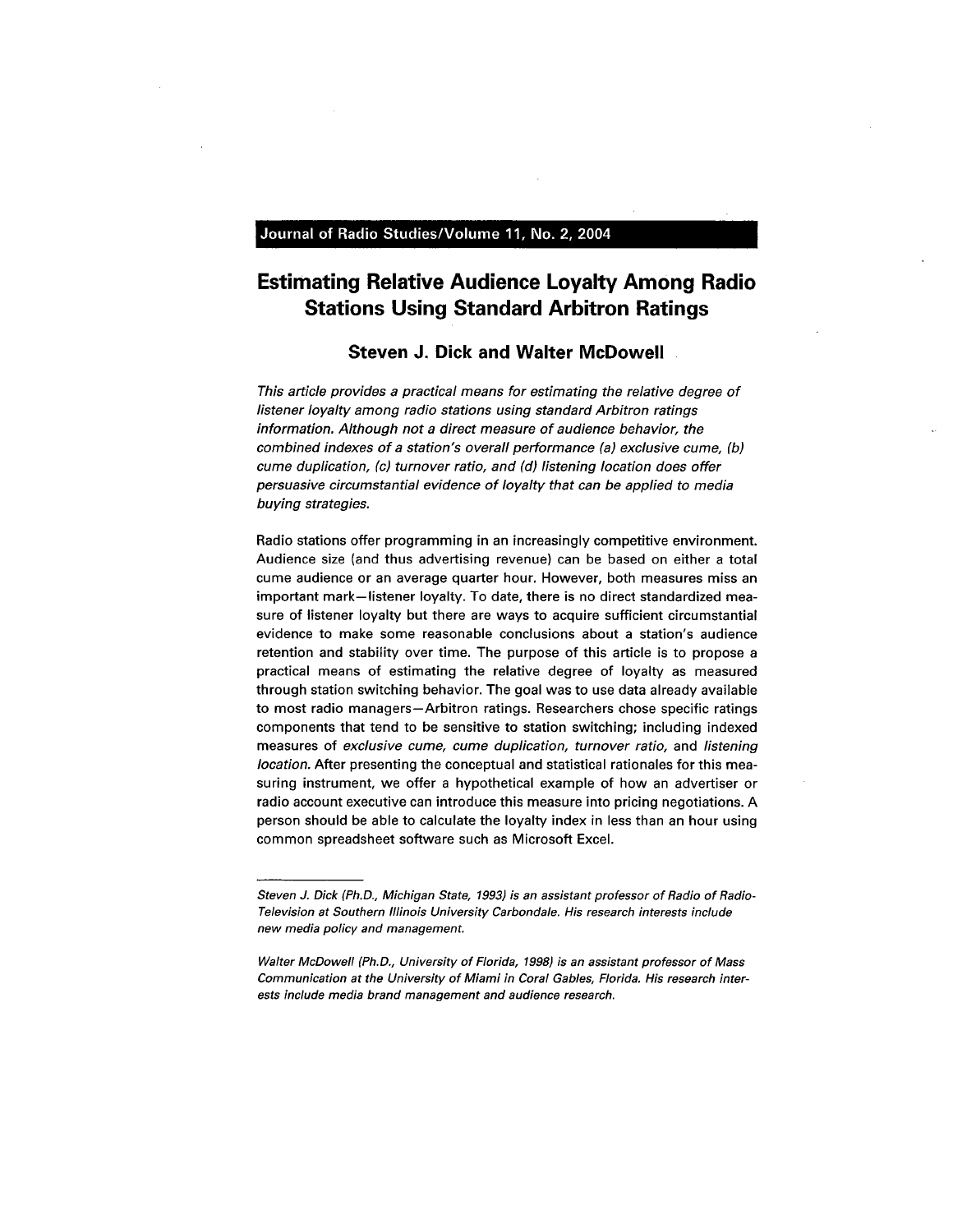**A** secondary but related purpose of this study was to see if there is a significant relationship between the popularity of a station (expressed through ratings) and the relative degree of station loyalty. That is, does high loyalty correlate with high ratings? Obviously, if this statement were true, there would be no urgent need to introduce this proposed instrument. However, as demonstrated later in this study, there appears to be no obvious relationship between audience size and loyalty.

#### **Arbitron Ratings**

Arbitron quarter-hour ratings provide an estimate of the size and demographic composition of radio station audiences. Although listening behavior is expressed in average quarter-hour (AQH) units, obtaining AQH credit requires that a respondent listen to a particular station for only 5 minutes out **of** 15 (Arbitron, 2001). The average quarter hour (AQH) estimate is the best possible guess of audience size at any one time. However, radio stations (and their advertisers) are most interested in the audience exposed to the advertisement. Another methodological sore point is the diary-based recording technique where it seems unlikely that a respondent would be **so** conscientious as to disclose in writing every single listening episode, no matter **how** brief. Again, within the designated quarter-hour period, there may be unrecorded station switching. With an audience willing to zap commercials, advertisers may be billed for a larger audience than they are truly getting. The magnitude of the exposure to programming may be larger than the magnitude of the exposure to commercials.

This study addresses a limitation in Arbitron's methodology. The problem centers on the five-minute listening threshold necessary for giving a station quarter-hour listening credit in an Arbitron report. Please note that these requisite 5-minutes are not necessarily continuous minutes. Instead, individual listening episodes within the 15-minute time span are summed to yield a single figure. Arbitron's measure of Time Spent Listening (TSL) is calculated in the same manner and therefore inherently misleading. For example, although a person may tune in and out of a particular station a dozen times over the course **of** a long daypart, Arbitron merely takes the *sum* of all these listening episodes to report TSL. **A** person who turns on a station and stays with it must be more loyal than the person who switches away and comes back.

#### **LITERATURE REVIEW**

Why do people change programs? In most medium-to-large-sized radio markets, several radio stations compete for the same target audience. Listeners find that, in terms of program content, one station can be substituted easily for another (Newton, 2003). Typically, audiences tune back and forth among an array of acceptable stations. Television researchers refer to this predetermined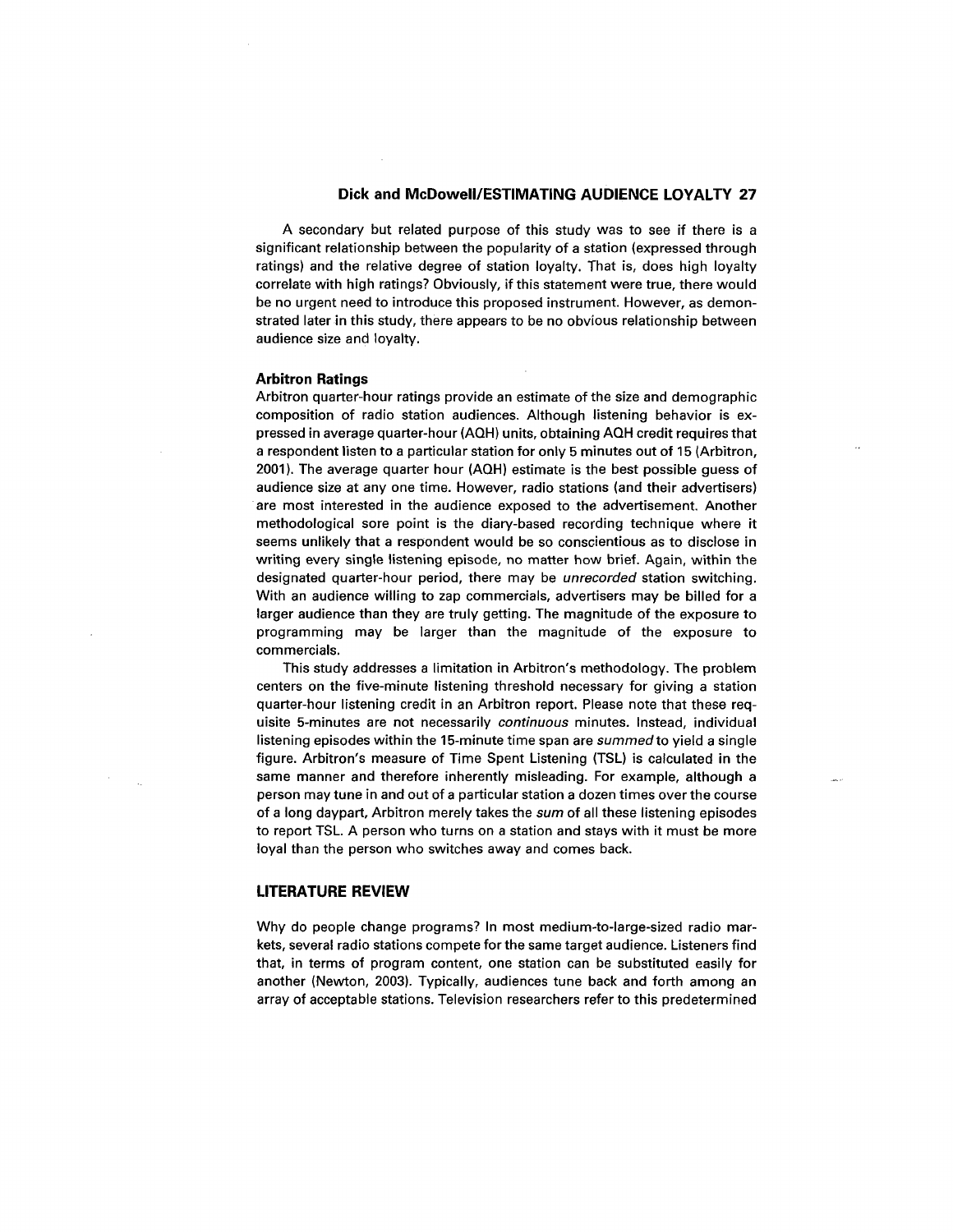#### *28 Journal of Radio SfudiesIVol.* **11, No. 2,2004**

set of media choices as a person's *channel repertoire,* but this notion is also applicable to radio. The assumption here is that the audience member is aware of acceptable alternatives and may abandon one media outlet for another (Ferguson & Perse, 1993). Looking exclusively at radio listener behavior, Mc-Dowell and Dick (2003) found that respondents reported to have switched stations a median of 3.5 times within a typical quarter-hour time span. These findings substantiate the results found in an earlier study by Abernathy (1991) who discovered considerable station switching among his respondents. The results support the contention that people do perceive alternatives in the radio marketplace. Logically (and from practical experience), we may also assume that the perception of alternatives is not uniform across radio stations and formats.

In both a theoretical and a practical sense, this switching behavior illustrates a branding problem. Keller (1998) professed some of the fundamental principles of consumer-based brand equity theory applicable to the study. That is, the ultimate goal for the station operator is to maximize brand equity among audiences by cultivating favorable, strong, and unique brand associations to persuade listeners that a particular station has no equivalent brand substitutes on the radio dial. Branding therefore discourages the perception of alternatives. In an effort to cultivate brand equity, radio professionals have introduced a wealth of programming and promotion tactics designed to attract and hold listeners. (Buchman, 2002; Dickey, 1994). These techniques include the use of contests, long runs of music, and specialty programming (Arbitron, 2003).

#### **The Relationship Between Switching and Zapping**

Nonswitching behavior is even more important when we consider prior research. A major reason to create loyal listeners is to persuade them to stay through commercial breaks. Stations maximize reported audience by strategically placing the breaks. Radio programmers commonly avoid scheduling commercials within five minutes of each quarter hour. The goal is to attract at least five minutes of listening to earn credit for the entire quarter hour. The obvious result is a manipulation of Nielsen's and Arbitron's operationalized variable for audience size-average quarter hour.

Previous studies have shown that commercial avoidance, more than just programming, is a major reason to switch stations. For example, Eastman, Newton, Riggs and Neal-Lunsford (1997) analyzed ways the major television networks enhanced audience flow by positioning commercial breaks away from the natural transitions between programs. Using an elaborate tape-recording methodology, Abernathy (1991) found that radio listeners had an obvious tendency to abandon a commercial break after the first commercial in a pod. Furthermore, fewer than half of the scheduled commercials in the study actually reached listeners. Abernathy went on to comment, "Although switching behavior could be done for reasons other than radio commercial avoidance. . . these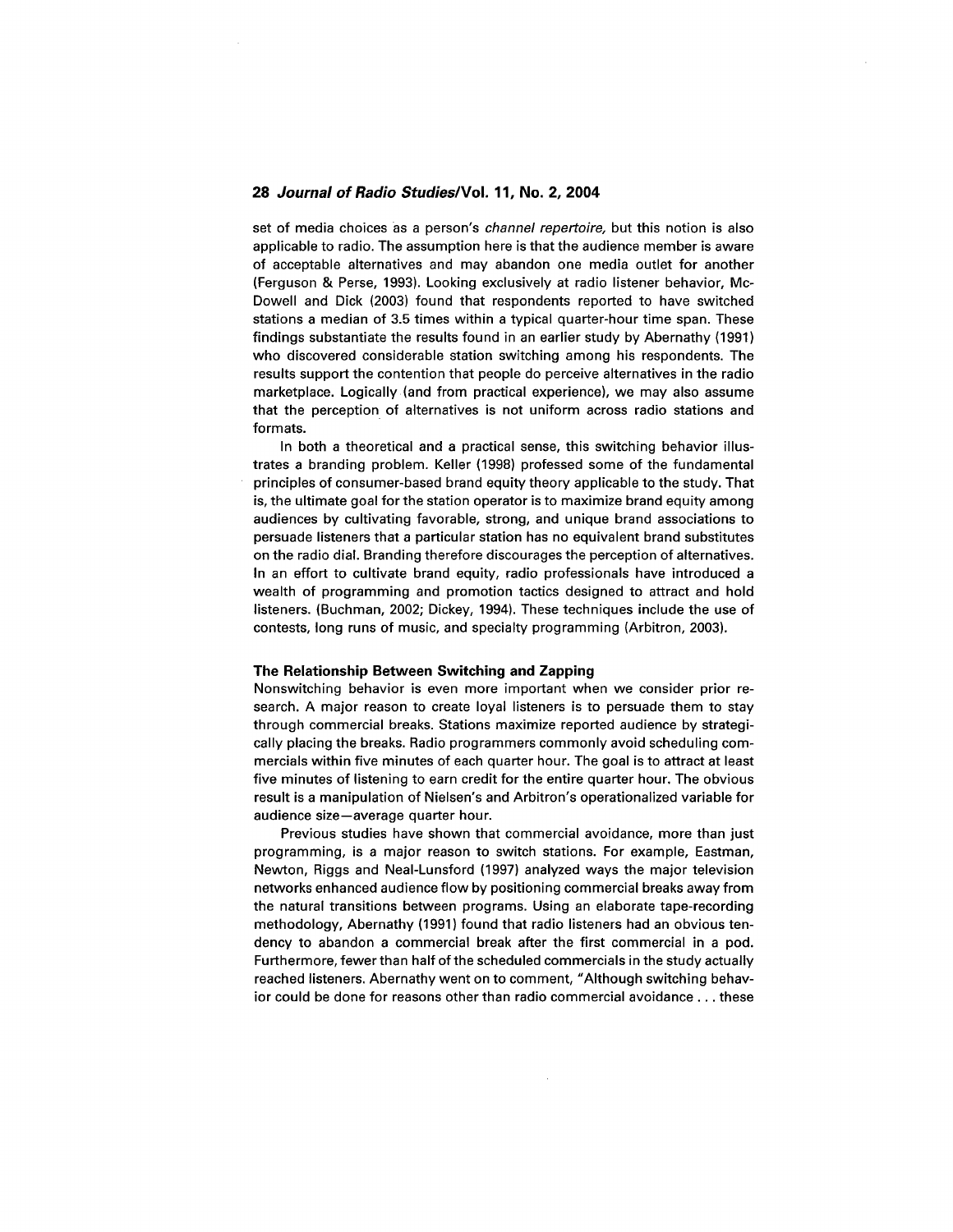results strongly suggest that the subjects switched radio stations in their cars in order to avoid advertising" (p.39). In 1999, the Arbitron Company, in conjunction with Edison Media Research, found that young people (ages 12 to 24) were more likely to switch stations due to commercial avoidance than older listeners (Arbitron, 1999). A more recent study by McDowell and Dick (2003), using a self-report survey methodology, found that among their respondents the most salient motivating factor for switching radio stations by a substantial margin was commercial avoidance. A pivotal assumption for this study was that *people switch stations primarily to avoid commercials.* 

How likely is a listener to endure advertising rather than switch away for more interesting programming? The deliberate avoidance or "zapping" of broadcast commercials has become an important concern among advertisers and media buyers in recent years. As the number of media choices available to audiences continues to escalate, so does the degree of temptation to abandon programming that no longer provides immediate gratification. Today, broadcasters face the daunting dual challenges of (a) attracting audiences through program content and (b) retaining these audiences during commercial interruptions. Arbitron (2003) discussed this problem as balancing average quarter hour versus time spent listening. This problem appears to be more acute for radio than for television in that most radio program formats lack long-form continuity or storylines that can hold an audience over time. An intriguing question for both the buyers and sellers of commercial time is do some stations experience commercial zapping more than others?

A common complaint among advertisers and media buyers in recent years has been a disturbing increase in commercial *clutter;* a situation of message overload where commercials allegedly lose much of their intended effectiveness on audiences. A logical consequence of excessive clutter is zapping, whereby audiences not only ignore the messages but also abandon the break entirely by switching to another station or channel (AAAA, 2002; Elliott & Speck, 1998). A positive outcome of building strong audience-based brand equity is that listeners will be more likely to tolerate commercial breaks and refrain from switching to a competitor.

Today, many home stereos have remote controls. In the car, it is easy to switch stations with selector buttons always in easy reach. The term "zapping," the television term referring to the use of the remote control to switch stations during commercials, can easily be applied to radio. The findings of the above studies suggest that zapping may certainly occur in radio. This zapping behavior may be considered the antithesis of loyalty and of most concern to advertisers.

Given certain limitations, the investigators for this paper maintain that Arbitron ratings can be used to obtain a rough estimate of a station's switching vulnerability and consequently its relative degree of commercial zapping. Developing this estimate with standardized ratings means that it can be immediately applied to both current and historical ratings data.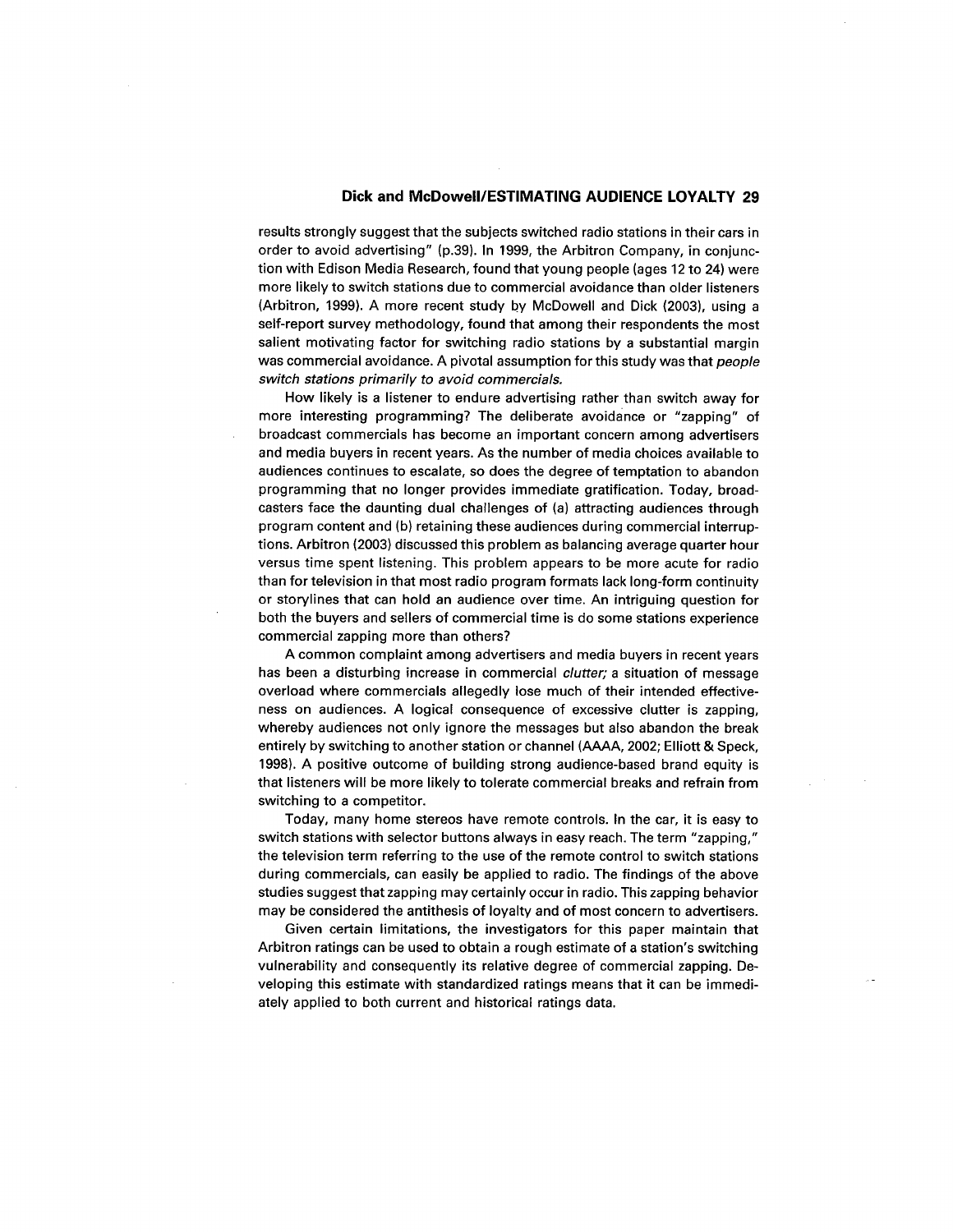#### **30 Journal** *of* **Radio StudiedVol. 11, No. 2,2004**

#### **CREATING THE INSTRUMENT**

Although the authors maintain that AQH has a validity problem, other measures (taken at the same time) are free of this problem. The goal of this project was to select a group of variables that would tend to be sensitive to audience loyalty. Ultimately, the group of measures should strive for parsimony and avoid multicollinearity. The goal here was to use data available in the common Arbitron report-Radio Market Report (RMR). Although the RMR is large-100 to 400 pages depending on the market-much of the data were not useable in this type of study. The RMR goes into great detail as to geographic, demographic, and time-slot breakdowns. Given this restriction, only nine types of measures were reported.

- *0* Average quarter hour-ratings, share, and absolute numbers
- Cume-in hundreds for the books used
- Trend data-AQH and Cume for five books
- *0* Listening location-At home, in car, at work, other
- Time spent listening-Trend data over five books
- Cume duplication-single book
- Exclusive listening
- Market level data-e.g., DMA size, location and station data

Clearly, the biggest block of data excluded from this study were geographic, demographic, and time-slot data. Although it would be interesting to further test loyalty across these measures, one would first have to accept the premise of a loyalty index. Also excluded were trend data. These additional data points would broaden the data set but trend data were not available for some other variables of interest (i.e., exclusive cume, cume duplication, and listener location). Finally, an important difference between stations might be format (available in market level data section). The researchers acknowledge that different formats may have different levels of loyalty. However, like demographic data, one would have **to** accept the idea of a loyalty index before further investigation.

#### **Variables Included**

Exclusive cume, turnover, cume duplication, and listening location were selected as plausible indicators of station switching. Additionally, AQH share and total cume represented mere audience size. Arbitron ratings data were obtained from the Spring 2000 sweep report of the Miami, Florida, radio market consisting of 35 participating stations. In most cases, Monday through Sunday **6** A.M. to midnight time daypart, and persons ages **12** plus were used.'

#### **Audience size**

AQH share and Total cume were introduced into the overall study to determine if mere audience size (i.e., popularity) could be a reliable predictor of the other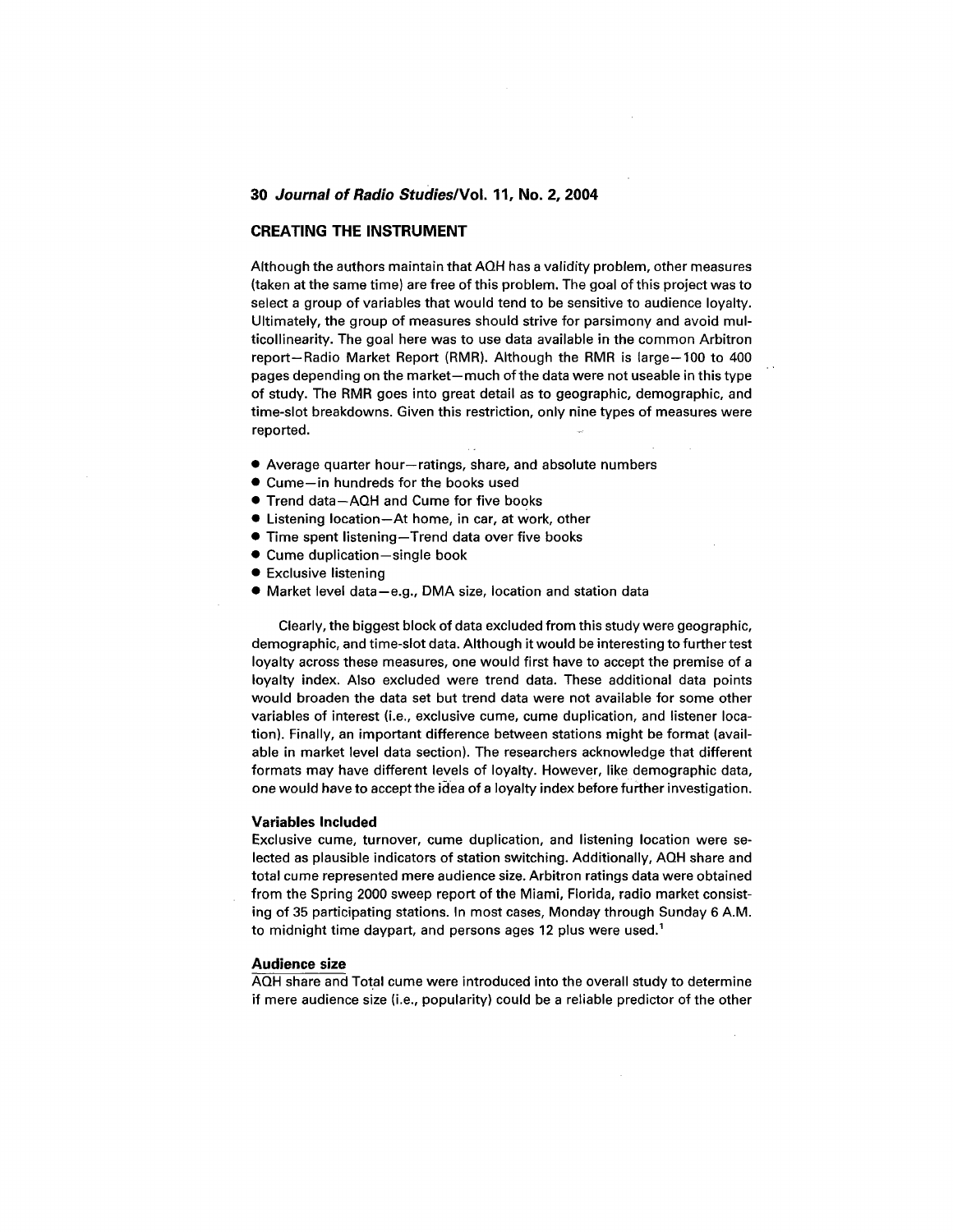set of variables. In other words, if high audience shares or cume closely affiliated with high or low station loyalty, then there would be no point to going through the trouble of assembling the set of four other variables. A media planner would merely assume that stations attracting large audiences tend to exhibit more loyalty. But what if this was not the case? What if there was little or nothing in common between audience size and loyalty? Then the introduction of this multidimensional instrument would be welcome.

#### **Exclusive cume**

There are radio listeners who listen exclusively to one station. For this minority of exceptionally loyal audiences, station switching is not an option, and therefore we could assume that these people were exposed to most commercials. For the purposes of our measuring tool, we posit a logical relationship between a station's exclusive cume and the degree of audience loyalty. Percent exclusive cumes were used instead of raw audience data.

#### **Audience turnover**

Audience turnover, although not reported directly in the RMR, is a common measure of audience loyalty used in the radio industry. The statistic obtained by dividing a station's cume audience by its AQH audience offers some measure of audience retention or loyalty by examining the amount of audience "churn" over a specified daypart (Webster, Phalen, & Lichty, 2000). For the purposes of our measuring tool, we posit a direct positive relationship between turnover and station loyalty, the logic being that high turnover implies dissatisfaction with station content. For this study, cume persons (00) divided by AQH persons (00) equaled the turnover ratio.

#### **Cume duplication**

The cume duplication section of a standard Arbitron report addresses shared or duplicated audiences between stations in the market. The Arbitron report itemizes each station with the percent of audience it shares (or duplicates) with each of the competing stations in the market. One would assume that the more listeners perceive equivalent substitutes, the more switching would occur. For the purposes of our measuring tool, we posit a logical direct positive relationship between the degree of duplicated audience and the relative degree of loyalty. By drawing from this table a measure of "important competition," we avoid collinearity problems by developing a unique variable.

#### **Listening location**

At different listening locations, audience members are more or less apt to change the channel. A recent Arbitron study reports 37% of those surveyed said they changed stations "frequently" in the car compared to 7% at home and 6% at work (Arbitron, 2003). The Arbitron study supports prior research (Abernathy,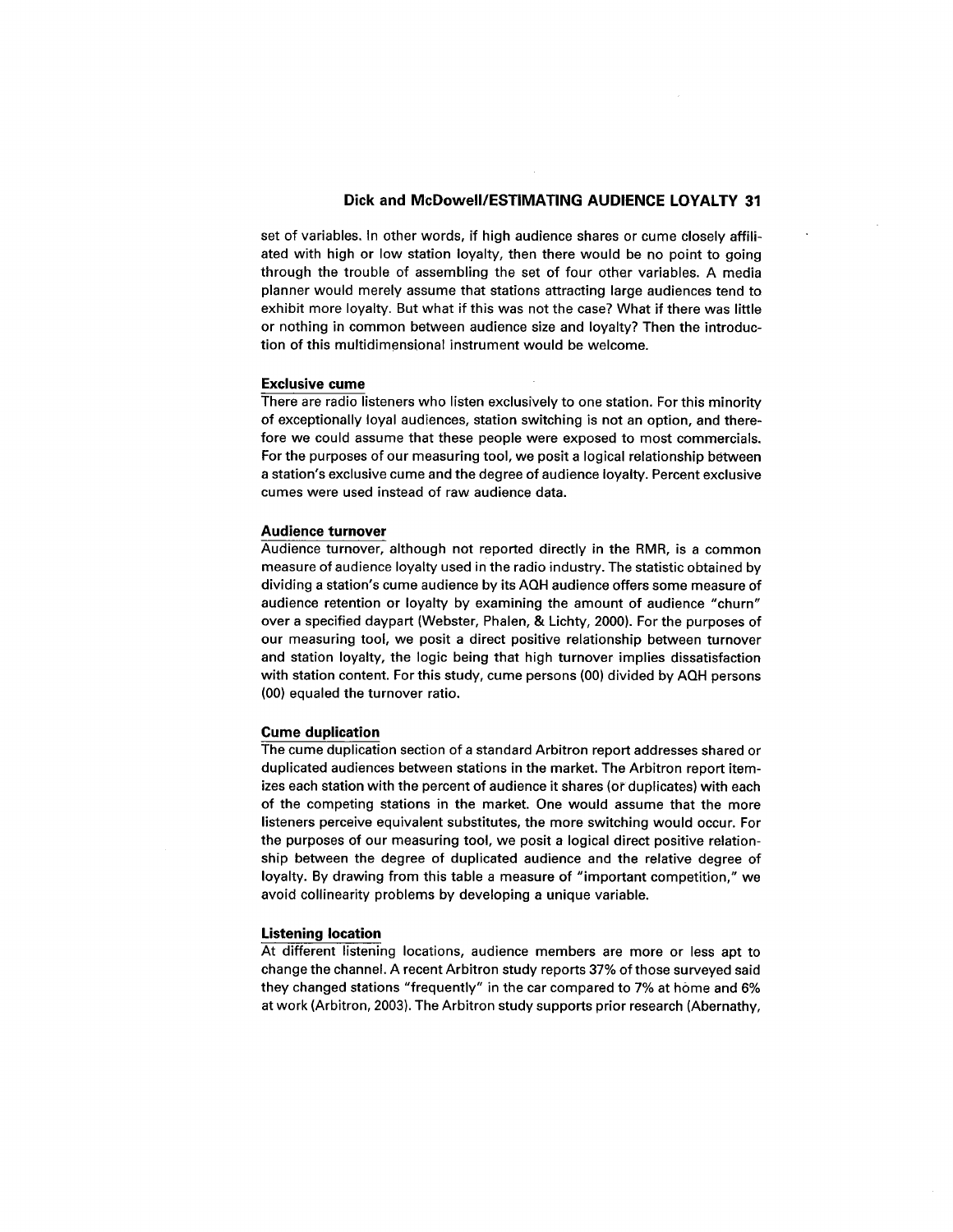#### *32 Journal of Radio StudiesIVol.* **11, No. 2,2004**

1991; McDowell & Dick, 2003) indicating a great deal of in-car switching. In addition, reviewing any Arbitron report will reveal that location of listening can vary greatly depending on a station's programming **and** AMlFM signal assignment. For the purposes of our loyalty-measuring tool, we posit a logical direct positive relationship between the percent time allocated to listening to the radio in the car and the degree of commercial zapping.

As stated above, there were two goals to this study. The first was to investigate the relationship between audience size and loyalty and the second was to develop a loyalty index. Loyalty variables should work logically together while preventing multicollinarity (two variables explaining essentially the same effect). This leads to two research questions:

- **RQI:** *What is the relationship between the loyalty measure and measures of audience size?*
- **RQ2:** *Is there sufficient support for a loyalty measure from the four variables exclusive cume, audience turnover, cume duplication, and listener location* ?

#### **Methodology**

Because there is no direct measure of station switching, circumstantial evidence needs to be acquired from available data. When attempting to measure something that is slightly "out of reach," it is usually a good idea to use more than one measure, assuming each measure captures a relatively unique aspect of the item in question. The first step was a purely conceptual perspective. Does the measure have construct validity where the mere logic underlying the definitions of some ratings terminology would suggest that it could capture audience loyalty? **A** second procedure takes a statistical perspective whereby these dimensions are analyzed as to how well they "fit" with one another.

This process, known often as *item analysis,* was a way to test the internal validity (or internal consistency) of an instrument that has several questions or measures, The goal was to have each dimension contribute something meaningful to the overall composite measure. This means that the researcher must strike a balance wherein the individual dimensions are *different* yet *similar*  enough to capture relevant aspects of the core concept under study. As with the spokes of a wheel, each is unique, yet each shares a common origination.

A combination of factor analyses and Cronbach's Alpha tests were used to evaluate the interrelationships. Factor analysis was a procedure used to reveal the underlying structure of a set of measured variables. That is, the analysis determines the extent to which the variables have a shared variance and therefore a shared common identity. Through a combination of correlation and regression analysis techniques, the factor analysis arrives at the most parsimonious collection of factors that can explain the greatest amount of variance. Cronbach's Alpha also looks at the relationship of variables by analyzing the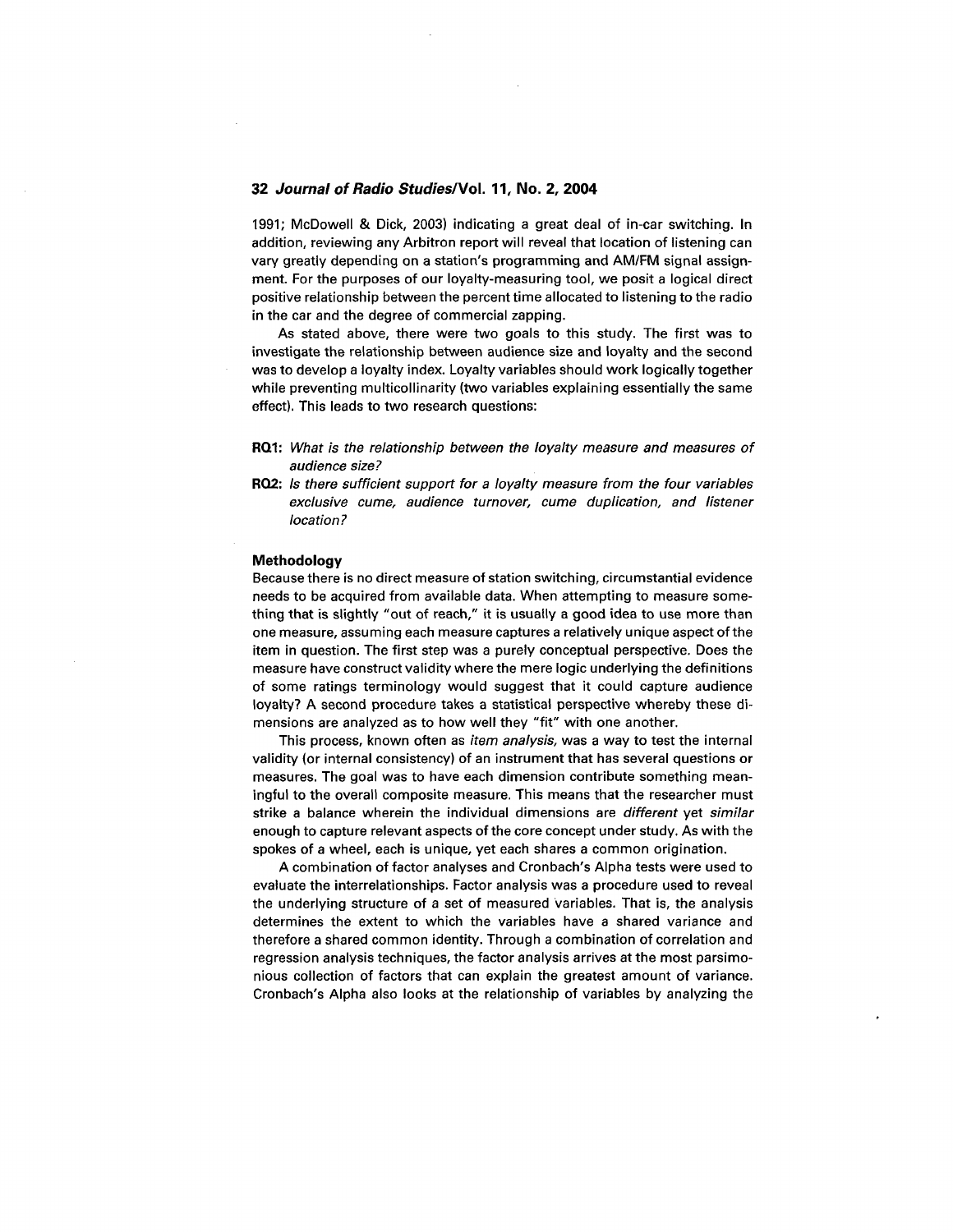correlation between a single dimension and the combined correlation of all dimensions (Gujarati, 1988). An overall low alpha score indicates that the set of variables perform poorly in capturing a singular construct. Conversely, a high score indicates that the variables work well together (Mertler & Vannatta, 2001).

#### **Data Manipulations**

For the convenience of the professional using this instrument and the needs of the statistical test, the researchers recommend a standardized unit of measure for all dimensions. **A** standard *indexing* formula was introduced where an individual station score on a dimension was divided by the market average. This type of indexing provides a measure of a station's relative performance compared to the overall market.

Using a common spreadsheet program such as Excel, an index can be expressed as a decimal proportion or as a percentage. Therefore, a station achieving the identical performance of the market average would reveal an index of 100. **A** station outperforming the market average would reveal an index exceeding 100 and visa versa. The user of this instrument should remember that this composite index measure is not an absolute measure of loyalty but rather, a measure of *relative performance.* For example, average station index scores of 50 and 150 do not disclose the number of loyal listeners, but they do suggest that listeners to one station are much more likely to turn away.

To compare properly both large and small stations without introducing a statistical bias, a few sets of data used *percentages* rather than raw numbers or ratings. For example, when examining the magnitude of audience one station shares with another (cume duplication), it is more revealing to look at this relationship as a *percentage* of the station's total audience, rather than the total number of persons involved. Fortunately, Arbitron provides these percentages as part of its regular sweep report **(RMR).** 

Two of these standardized measures were *reverse scored* so that across all dimensions, high and low scores would imply the same performance levels. As a result, for this instrument, the higher the index we assume the greater the audience loyalty. To the contrary, low indexes suggest instability and decreased loyalty. Later portions of this study will provide exact data manipulations for each of the selected variables.

The index for exclusive audience required an additional accommodation. The problem was that some stations had *no* exclusive audience. With zero in the numerator, the product becomes zero and this confounds the index. The simple solution for this was to add one to the entire data set. The variance stays the same and the average for the group goes up by only one. Each station's performance was indexed against the calculated mean of all stations.

Finally, selected indexed variables can be combined and averaged to provide one composite statistic for each station. For a busy media buyer, this single index can facilitate quick comparisons among competing stations. However,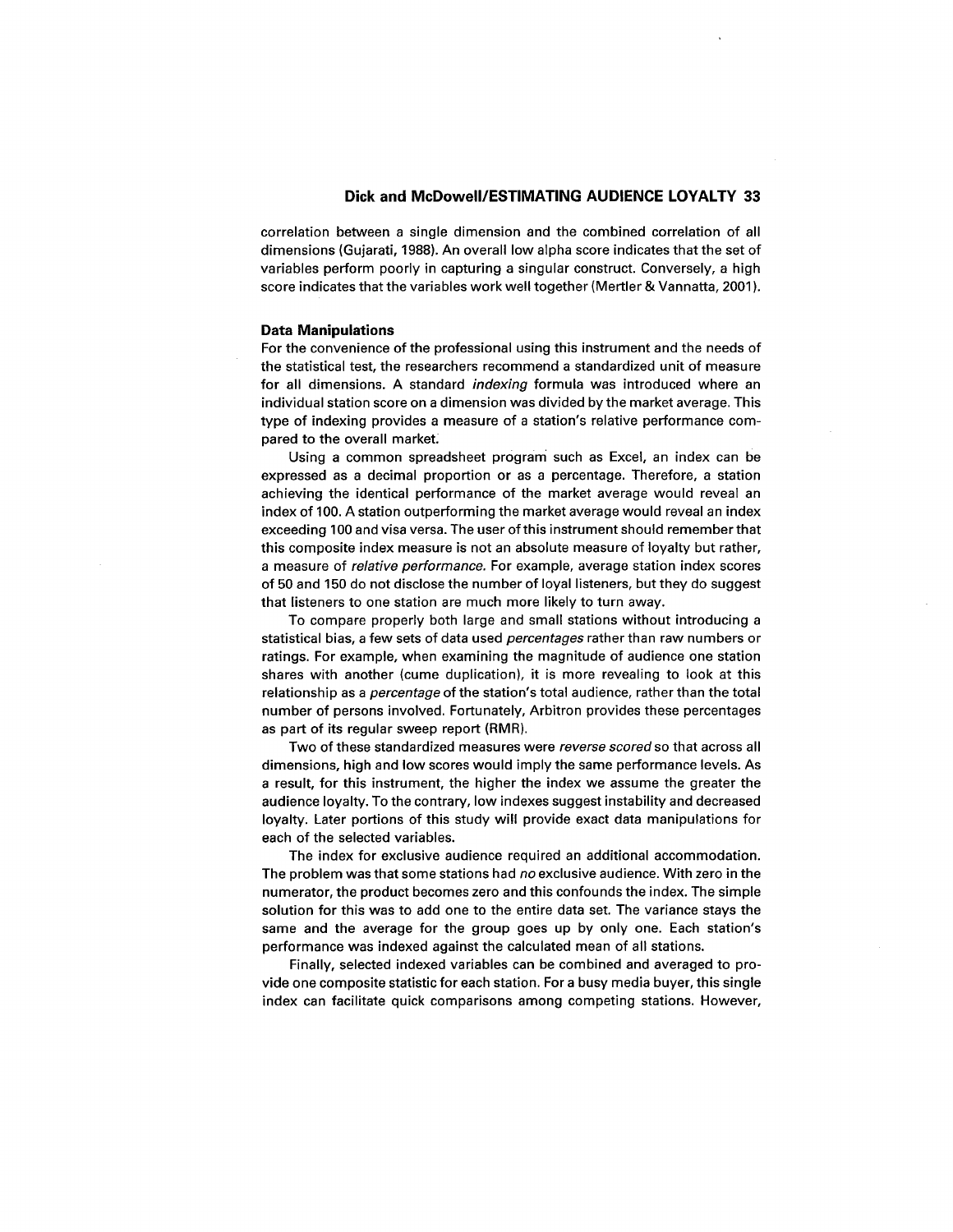#### **34** *Journal of Radio SfudiesIVol.* **11, No.** *2,* **2004**

this does not forbid the examination of each dimension index separately. Combination was acceptable because the statistical tests, conducted as reported below, combine the measures. The combination may not be as exact as individual measures because of the relative weight *of* the different measures. For example, averaging assumes equal importance of all measures where, in fact, exclusive cume *may be* much more important.

#### **Analysis**

The data analysis was divided into two stages. The first stage looked to see if all variables were describing a singular construct. Essentially, we looked to determine whether (a) audience size and (b) station switching were mutually exclusive or mutually dependent. Depending on the results from stage one, the second stage examined the relationship among the four proposed switching variables.

. *Stage One:* Stage one analysis began with an analysis of the Pearson correlations. Table **1** presents the correlations between the variables. The correlations indicated a significant relationship between share and cume  $(r =$ **0.867).** At the same time, share and cume failed to correlate with any of the proposed switching variables except "listening in car." **A** set of weaker but significant correlations existed between the switching variables. The only exception to this trend was between "listening in car" and "percent exclusive cume." As predicted, these correlations indicated two distinct clusters of variables.

Correlation was a good place to start. It was a component in other impor- . tant tests and helps to get a general understanding for the data. However, factor analysis was specifically designed to separate variables. This technique statis-

|             | Table 1<br><b>Correlations of Variables Considered</b> |              |          |        |           |  |  |  |
|-------------|--------------------------------------------------------|--------------|----------|--------|-----------|--|--|--|
|             | Cume                                                   | <b>Share</b> | TOR      | In Car | Exclusive |  |  |  |
| Share       | .867**                                                 |              |          |        |           |  |  |  |
| TOR         | $-.228$                                                | .125         |          |        |           |  |  |  |
| In Car      | $-.480**$                                              | $-.212$      | $.491**$ |        |           |  |  |  |
| Exclusive   | .002                                                   | .246         | $.497**$ | .228   |           |  |  |  |
| Competition | $-.124$                                                | .126         | .458**   | .339*  | $.590**$  |  |  |  |

\*\*Correlation was significant at the **0.01** level (2-tailed).

\*Correlation was significant at the **0.05** level (2-tailed).

**TOR** = Turnover ratio.

 $Car = Percent time listening in car.$ 

EXCL = Percent exclusive cume.

Comp = Number of important competitors.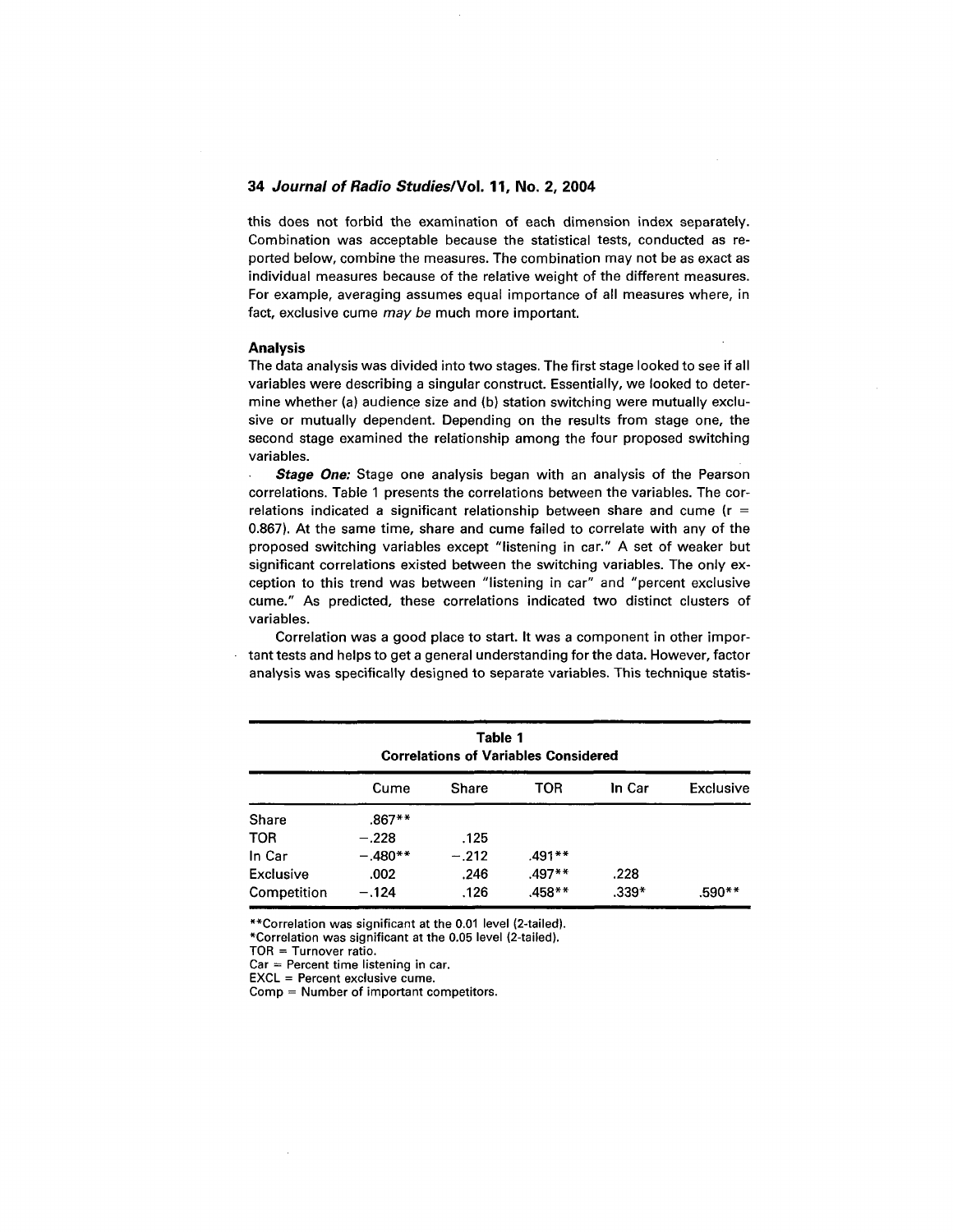tically looks for groupings in data and measures. Factor analysis is a little different from other statistical tests in that there is not an absolute test of significance. However, there are standards. The major decision is how many factors to include. The importance of the factors was measured by eigenvalues. A common standard for inclusion is that the eigenvalue for the factor must exceed one (Statsoft, n.d.) In this study, we chose to accept this standard. In addition, we chose to do the analysis through SPSS factor analysis (principle components, varimax rotation). $<sup>2</sup>$ </sup>

A factor analysis was performed for the six variables. The first stage of the analysis identified factors with eiganvalues greater than 1.0. In this case, two factors were identified. The system automatically went on to compute the loading of those factors. The second part of the analysis was calculating the rotated loadings. The results were persuasive. Cume and share loaded together on a single factor (factor number two) while the combined switching variables (turnover, in car listening, exclusive audience, and competitive stations) loaded together on a separate single factor (factor number one). Clearly, there were two mutually exclusive forces at work here.

Stage *Two:* The findings from this factor analysis were corroborated by a Cronbach's Alpha test. The alpha is designed to test the reliability of a collected scale. The more the measures work together, the closer to 1 *.O* the score. In this case the Cronbach's Alpha was an acceptable 0.708.

#### **Summary of Analysis**

The combination of the above test allows the researchers to answer the two research questions. First, audience size was not a good predictor of station switching (RQI) and secondly, the four proposed loyalty variables worked well together (RQ2). Because the four variables work effectively together at measuring a single dimension and that dimension was not audience size, it was reasonable to posit that the combined scale was measuring loyalty as predicted.

#### **Applying the Method**

The real power of these findings was the easy application. Although the analysis required a powerful statistical tool, applying the model can be simple. The data, as described above, could be compiled in a Microsoft Excel document. Because Arbitron publishes measures of audience size in the RMR, the user needs only to enter the appropriate data and create indexes for the four measures of audience switching. The average of the four switching measures becomes a single composite measure. Because the indexes were created *so* that high scores meant low switching, one may consider the composite score as a measure of audience loyalty.

Now it was easy to consider audience size and loyalty for each station. Table 2 displays the share and loyalty index for the 35 stations listed alphabetically by call letters. The correlation between share and the combined loyalty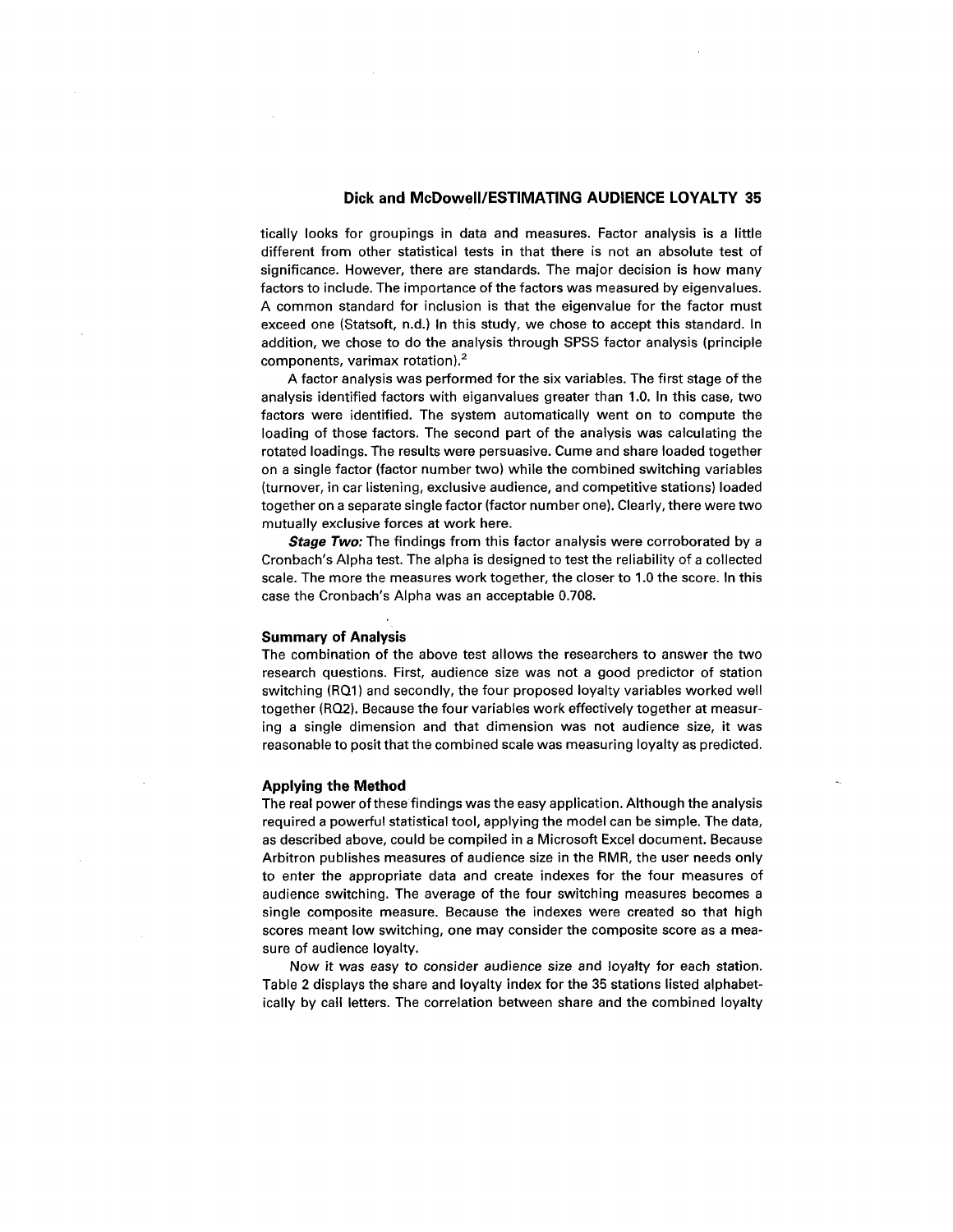| Table 2<br><b>Station Performance on Loyalty and Share Index</b> |         |       |         |         |       |  |  |  |  |
|------------------------------------------------------------------|---------|-------|---------|---------|-------|--|--|--|--|
| <b>Station</b>                                                   | Loyalty | Share | Station | Loyalty | Share |  |  |  |  |
| 1                                                                | 75      | 262   | 19      | 71      | 104   |  |  |  |  |
| 2                                                                | 119     | 227   | 20      | 93      | 99    |  |  |  |  |
| 3                                                                | 68      | 224   | 21      | 111     | 80    |  |  |  |  |
| 4                                                                | 113     | 168   | 22      | 117     | 55    |  |  |  |  |
| 5                                                                | 72      | 161   | 23      | 78      | 54    |  |  |  |  |
| 6                                                                | 113     | 154   | 24      | 122     | 49    |  |  |  |  |
| 7                                                                | 120     | 149   | 25      | 190     | 42    |  |  |  |  |
| 8                                                                | 97      | 146   | 26      | 94      | 38    |  |  |  |  |
| 9                                                                | 96      | 141   | 27      | 68      | 35    |  |  |  |  |
| 10                                                               | 99      | 140   | 28      | 77      | 30    |  |  |  |  |
| 11                                                               | 123     | 137   | 29      | 194     | 30    |  |  |  |  |
| 12                                                               | 77      | 133   | 30      | 76      | 26    |  |  |  |  |
| 13                                                               | 72      | 133   | 31      | 196     | 22    |  |  |  |  |
| 14                                                               | 147     | 128   | 32      | 118     | 19    |  |  |  |  |
| 15                                                               | 102     | 128   | 33      | 88      | 18    |  |  |  |  |
| 16                                                               | 187     | 122   | 34      | 121     | 9     |  |  |  |  |
| 17                                                               | 78      | 114   | 35      | 107     | 7     |  |  |  |  |
| 18                                                               | 102     | 110   |         |         |       |  |  |  |  |

#### *36 Journal of Radio StudiesfVol.* **11, No.** *2,* **2004**

index was not significant  $\mathcal{B} = -0.249$ ). By studying Table 2, one can see that there was considerable disparity between station performances on these **two**  measures. Some stations exhibited high audience shares with relatively poor loyalty. Conversely, other stations enjoyed both high loyalty and high ratings but another group reflected low audience share but impressive audience loyalty. The bottom line is that for this particular market, a media buyer cannot assume any predictable relationship between audience size and loyalty. Therefore, each station's audience delivery should be "handicapped" or weighted using this tool.

#### **SUMMARY OF STEPS FOR THE LOYALTY INDEX**

Anyone with a copy of the local Arbitron report and a simple spreadsheet program can replicate this project for their own market. Given access to the proper data, the method can extend to individual dayparts or demographics.

**Step** One: For all the stations in the market, collect and enter into the spreadsheet data from exclusive cume percent.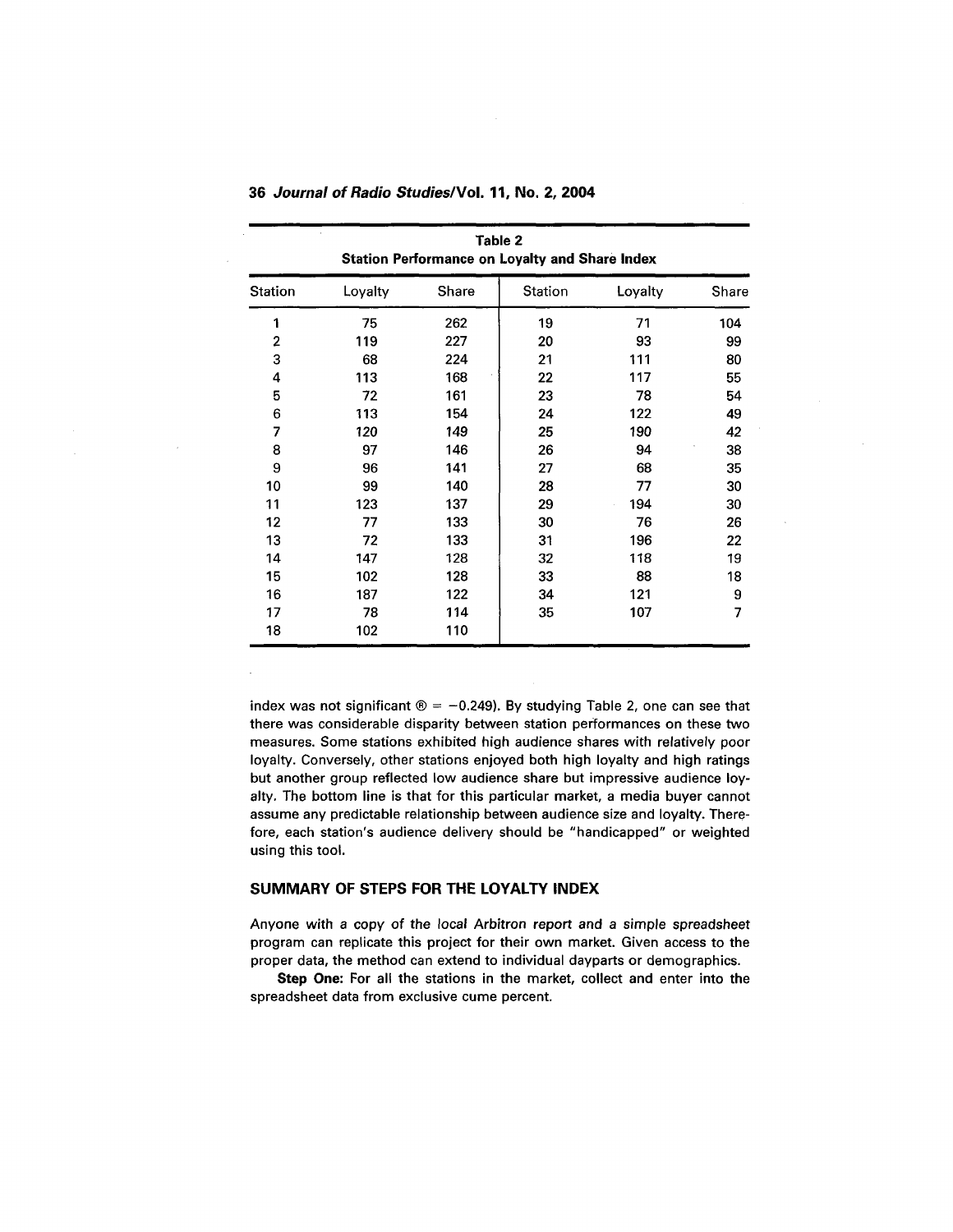**Step Two:** For all the stations in the market, collect and enter into the spreadsheet data from percent of listening in car (from Listening Locations Table).

**Step Three:** To compute audience turnover (if not supplied), enter cume audience and AQH audience for all stations. Turnover equals cume divided by AQH audience.

**Step Four:** Important competition was defined as the number of stations above a certain threshold in the cume duplication percent table. For this study, we defined the threshold at market average. This meant we needed to enter the entire cume duplication percent table and find a grand average.

A less rigorous approach would be to choose an arbitrary number. However, a more arbitrary choice may not be appropriate across several markets. Once the threshold is chosen, you simply count the number of competitors (for each station) that exceed the threshold.

**Step Five:** At this point, you should have four switching variables (exclusive cume percent, percent listening in car, turnover, and number of significant competitors) in your spreadsheet. You need to convert all of these to indexes. For this study, we choose to make high index numbers good news for the station. The formulas are as follows:

For listening in car, turnover ratio, and important competition

Indexed value = Absolute value of  $[(Mean/Individual value) - 2]$ 

**•** For exclusive cume

Indexed value = (Individual value  $+ 1$ )/(Mean  $+ 1$ )

The formulas above should result in an array for each of the variables. Index values may be formatted as percentages for easier viewing or left as the original number centered on one.

**Step Six:** Audience loyalty is a simple average of the index values for listening in the car, turnover ratio, important competition, and exclusive cume. This index value shows the relative strength of audience loyalty for stations in the market. The value can be used to compare station performance with other indexes such as the ones for audience size. The combined index is a shortcut and does not give a complete picture but is a shortcut for the busy executive.

#### **DISCUSSION**

This proposed loyalty measurement tool was not perfect, but there is no explicit measure available. The next best thing is to use station-switching behavior as a surrogate for loyalty. Therefore, we attempted to find several measures that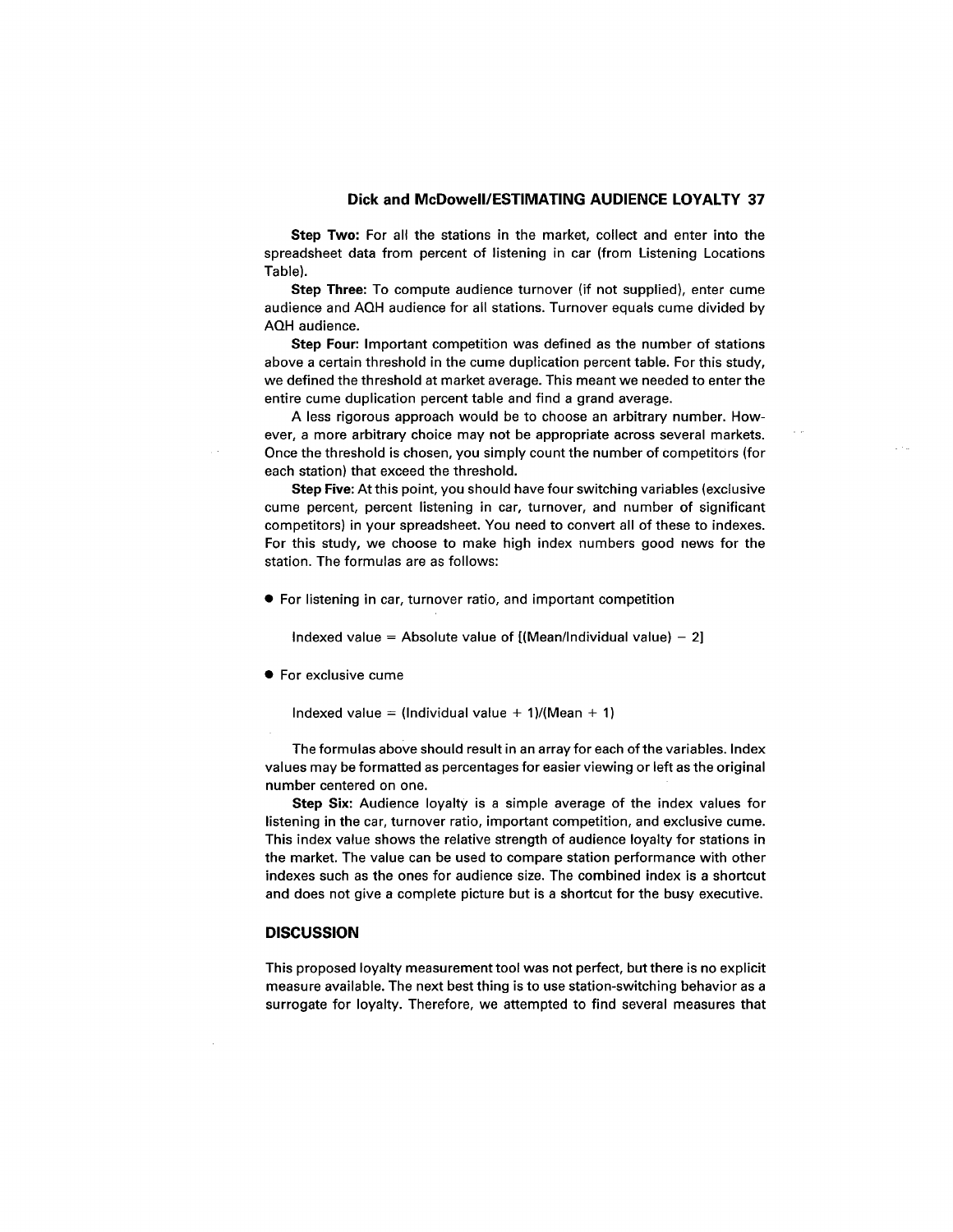#### *38 Journal of Radio StudiesIVol.* **11, No.** *2,* **2004**

should provide persuasive circumstantial ratings evidence of switching behavior. The variables selected for our overall station switching measure were based on logic more than empirical evidence of switching. However, based on these results, the researchers for this study conclude that findings from this proposed commercial loyalty tool were probably *conservative* estimates of the true magnitude of switching occurring in the real world.

This study was limited by the fact that the Arbitron data set used for this study was not representative of the nation but rather drawn from a single ratings book from one large radio market. Given the success of this study, the loyalty index should be applied to the national market. Researchers may also look across markets to see how the effect is moderated by other factors such as station consolidation, minority interest appeal, and future **FCC** policy shifts. It may be more difficult, but a moderated version of the index may be applied to loyalty of cable channels-particularly music, news, and other short format services.

In recent months, Arbitron has been experimenting with an electronic device that ultimately would eliminate conventional diaries, enabling a far more precise measurement of station switching. Called a Portable People Meter or PPM, the pager-sized device detects automatically inaudible codes that radio and *N* broadcasters, as well as cable networks, have embedded in the audio portion of their programming. At the end of each day, the survey participants place the meters into base stations that recharge the devices and send the collected codes to Arbitron for tabulation. Unlike Nielsen TV meters, which must be attached to a TV set within the home, the PPM (Figure **1)** is completely portable.

This device has the potential of recording minute-by-minute exposure to commercials as well as programming. But until the PPM becomes a reality, we must use less precise alternative ways to evaluate to some degree the extent of commercial zapping.

We see from this study that frequent but noncontinuous listening behavior does not discriminate between popular and unpopular stations. A highly ranked station can still share its audience with many competitors. As long as listeners